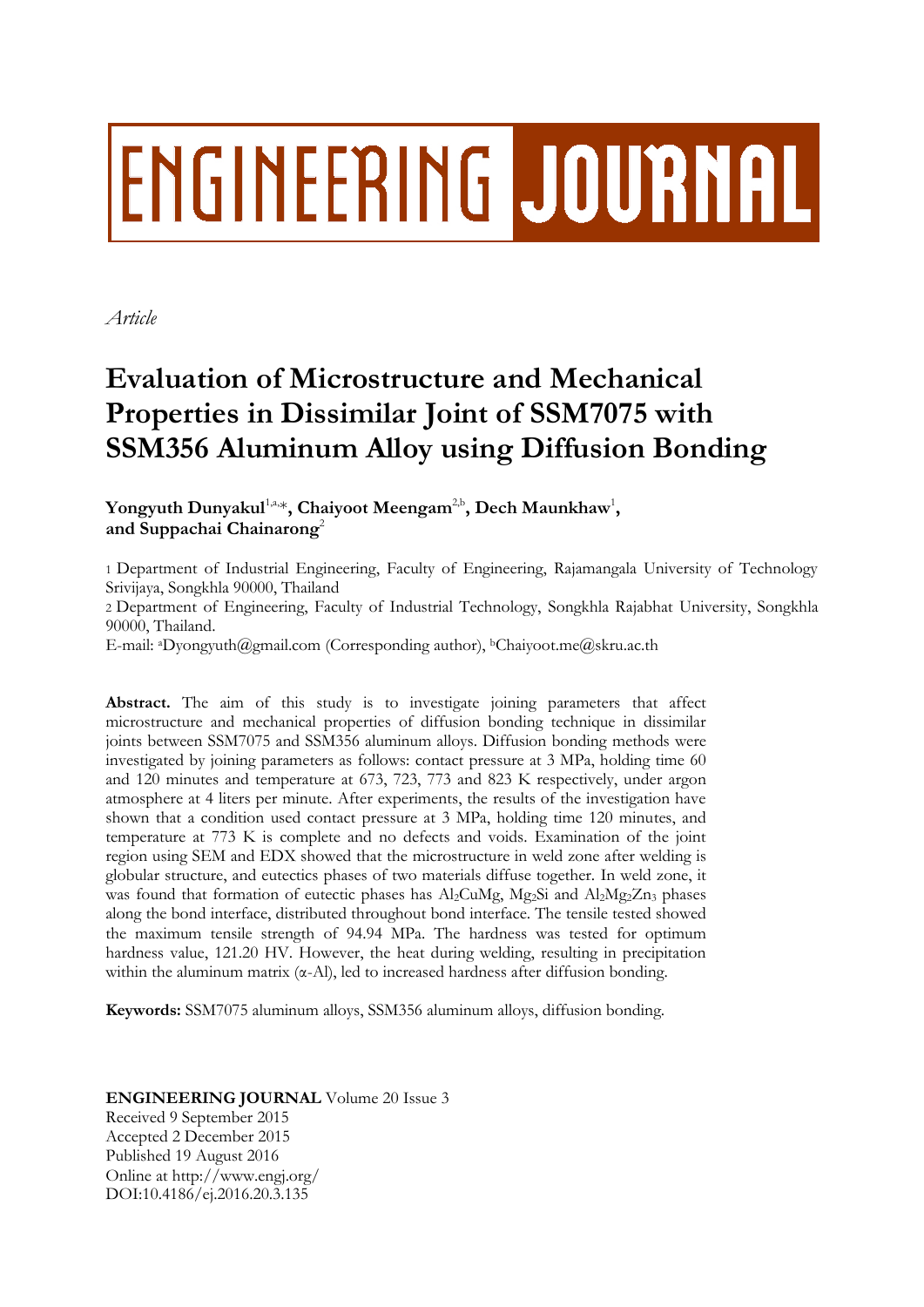# **1. Introduction**

During many past years, the demand for materials in automotive industries, aerospace industries, and electronics industries increased ongoing; therefore, the development of materials for suitable applications is necessary. Many methods have been invented to enhance the properties of the material. Semi-solid Metal (SSM) casting is another way to increase the mechanical properties of the material with structural improvements [1]. It is a new technology and popularly used in many industries. Aluminum alloy is another material is formed with semi-solid casting techniques such as series 7*XXX*, 6*XXX*, 2*XXX* and 3*XX* aluminum alloy [2–4]. For welding of these aluminum together, it is not easy especially those welding between two different materials. The liquid-state-welding techniques of different materials are also much more difficult because their chemical properties are different and lead to the formation of porosities, solidification cracking, microstructure changes in welded zone, and other welding defects. Selecting an appropriate welding method for welding different materials to solve these problems is important. Solidstate-welding techniques are interesting as researchers have recently found these new techniques appropriate for welding different materials. Typically, there also have many successful methods, such as friction stir welding [6], friction welding [7], and diffusion bonding [8–10]. Among these welding techniques, the diffusion bonding technique is interesting because it has been widely used to produce reliable interfaces between similar and dissimilar materials. It relies on the diffusion of atoms to material bonded together. Diffusion bonding (DB) is a solid state joining process by which two nominally flat interfaces can be joined at an elevated temperature using an applied pressure for a time ranging from a few minutes to longer. This diffusion bonding technique is popularly used in producing main fuel tank for aircraft because no porosity can be observed after welding. The temperature is usually in the range of 0.5– 0.8 *T*m, where *T*m is the absolute melting point of the material being joined [11]. The main parameters for diffusion bonding are holding time, temperature, contact pressure, and preparation surface. Although the welding of aluminum alloy by diffusion bonding technique succeeds, observed problems from oxide film  $(A1<sub>2</sub>O<sub>3</sub>)$  usually present on the metal surface. These oxides are barriers for atomic diffusion because the oxide has a high melting point. However, good surface preparation is essential for diffusion bonding method.

In the present work, an investigation of the joining parameters that affects microstructure and mechanical properties of dissimilar diffusion bonding joints of the SSM7075 and SSM356 aluminum alloys is conducted. After diffusion bonding, samples are put to test tensile strength, hardness, and examined microstructure by scanning electron microscopy.

# **2. Experimental Procedures**

# **2.1. Semi-Solid Metal Aluminum Alloys**

In experiments, we studied on SSM7075 and SSM356 aluminum alloys; both materials were formed by semi-solid casting technique (Gas Induced Semi Solid; GISS). The conditions of casting for SSM7075 aluminum alloys were temperature at 640°C and nitrogen gas flowing rate at 5 liters per minute through porous graphite for 10 seconds by the time at quenching, then squeeze casting. Likewise, conditions of casting for SSM356 aluminum alloys were temperature at 620°C and nitrogen gas flowing rate 5 liters per minute through porous graphite for 8 seconds by the time at quenching, before being squeeze casting. The chemical compositions for SSM7075 and SSM356 aluminum alloys are shown in Table 1.

Table 1. Chemical composition of aluminum 7075 and 356 alloy (Wt%).

| Materials | - Si | Fe Cu Mn |                                    | $Mg$ $Zn$ |      |       |
|-----------|------|----------|------------------------------------|-----------|------|-------|
| 7075      |      |          | $-$ 0.46 1.93 $-$ 2.50 6.08 $-$    |           |      | Bal.  |
|           |      |          | $0.57$ $0.05$ $0.06$ $0.32$ $0.01$ |           | 0.05 | -Bal. |

After casting, base metals of both materials have globular grain structures shown in Fig.1. The microstructure of SSM7075 aluminum alloys includes aluminum matrix  $(\alpha$ -Al) and eutectic phase (MgZn<sub>2</sub>) shown in Fig. 1(a) with the grain size at 20-25 μm. SSM356 aluminum alloys includes aluminum matrix (α-Al) and eutectic phase (Mg<sub>2</sub>Si) shown in Fig. 1(b) with the grain size at 19-22  $\mu$ m.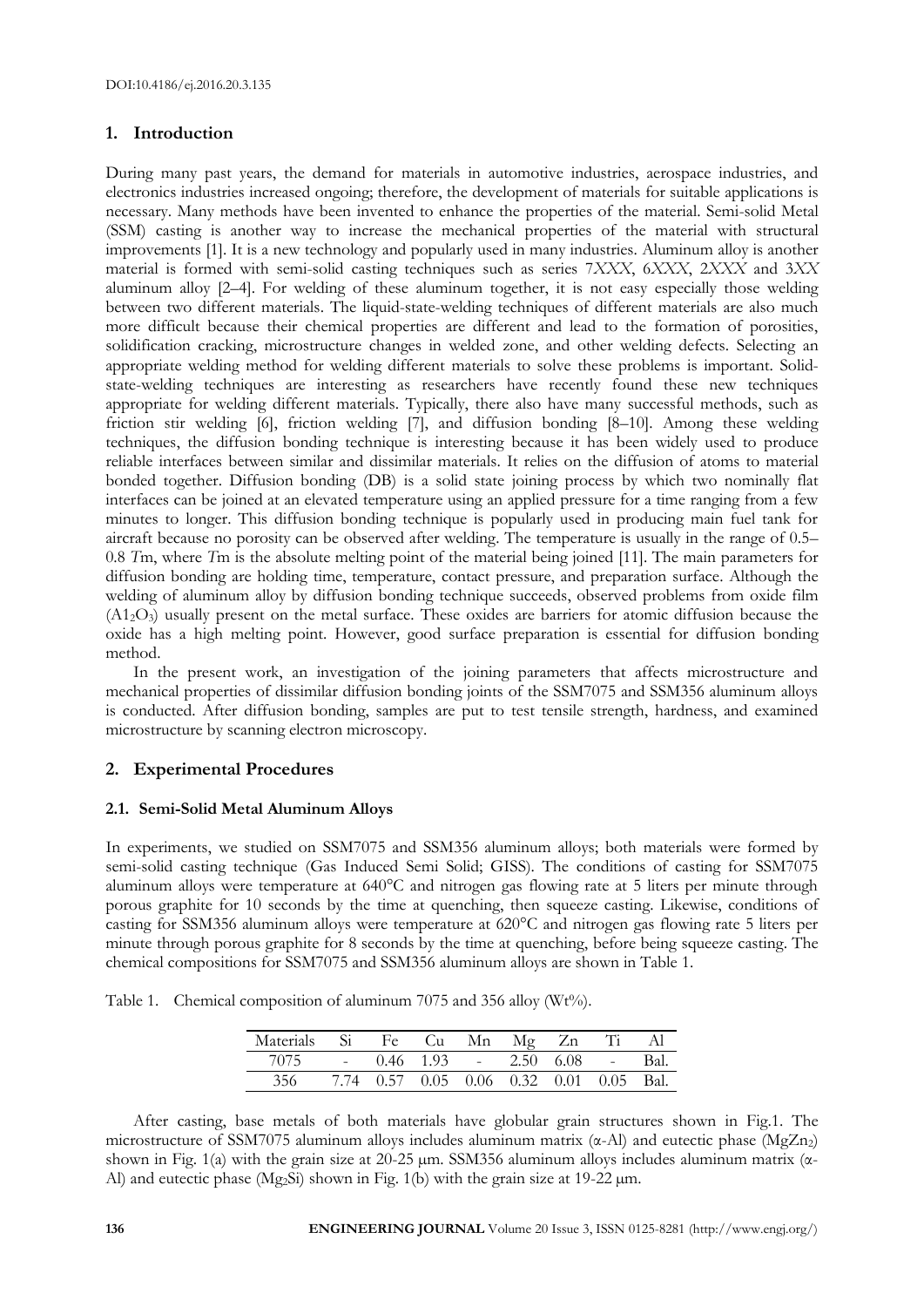

Fig. 1. Globular grain structure of SSM7075 and SSM356 aluminum alloys.

#### **2.2. Methods**

The sample preparation was carried out by tuning surfaces with lathe automatic machine. The samples are cylindrical in shape with Ø12x45 mm, of which the surface was only lathed without polishing by grinding with P180 grit SiC paper [12], and cleaned in acetone for 60 seconds. During diffusion bonding, the SSM356 sample is on the top side and SSM7075 aluminum alloy is on the bottom side of diffusion bonding with butt-welded joints. Bonding was performed in argon atmosphere at 4 liters per minute within a high temperature chamber attached to a testomatic-compression testing machine. The principle of diffusion bonding is shown in Fig. 2 and the joining parameters used for this experiments are summarized below:

- 1. Diffusion bonding temperature: 673, 723, 773, and 823 K
- 2. Contact pressure: 3 MPa
- 3. Heating holding time: 60 and 120 minutes.

After diffusion bonding, all samples are brought to be prepared for the surface with milling machine. Microstructure analysis was carried out by a light optical microscope (Olympus, model: BH2-UMA). The prepared samples were polished and finally etched with Keller's reagent: 190 ml H2O, 5 ml HNO3, 3 ml HCl, and 2 ml HF. The samples were etched for 5 seconds in order to study the grain structure of the weld zone and other areas. In order to verify the main bonding mechanism, diffusion analyses were carried out by scanning electron microscopy (SEM) with back-scattered electron image mode at the bonding interface on the central region of the samples. An electron microscope (FEI-Quanta, Japan; model: 400) was used, allocated in the Scientific Equipment Center, Prince of Songkla University, and Vickers hardness was measured by Zwick/Roell, model: ZHU.



Fig. 2. Schematic drawing of diffusion bonding.

#### **3. Results and Discussion**

#### **3.1. Default Fonts**

Figure 3 shows the microstructure of the diffusion bond line with 60 minutes holding time. It was found that bond lines in the temperature of 673 and 723 K have elongated voids shown in Figs. 3(a)–(b), which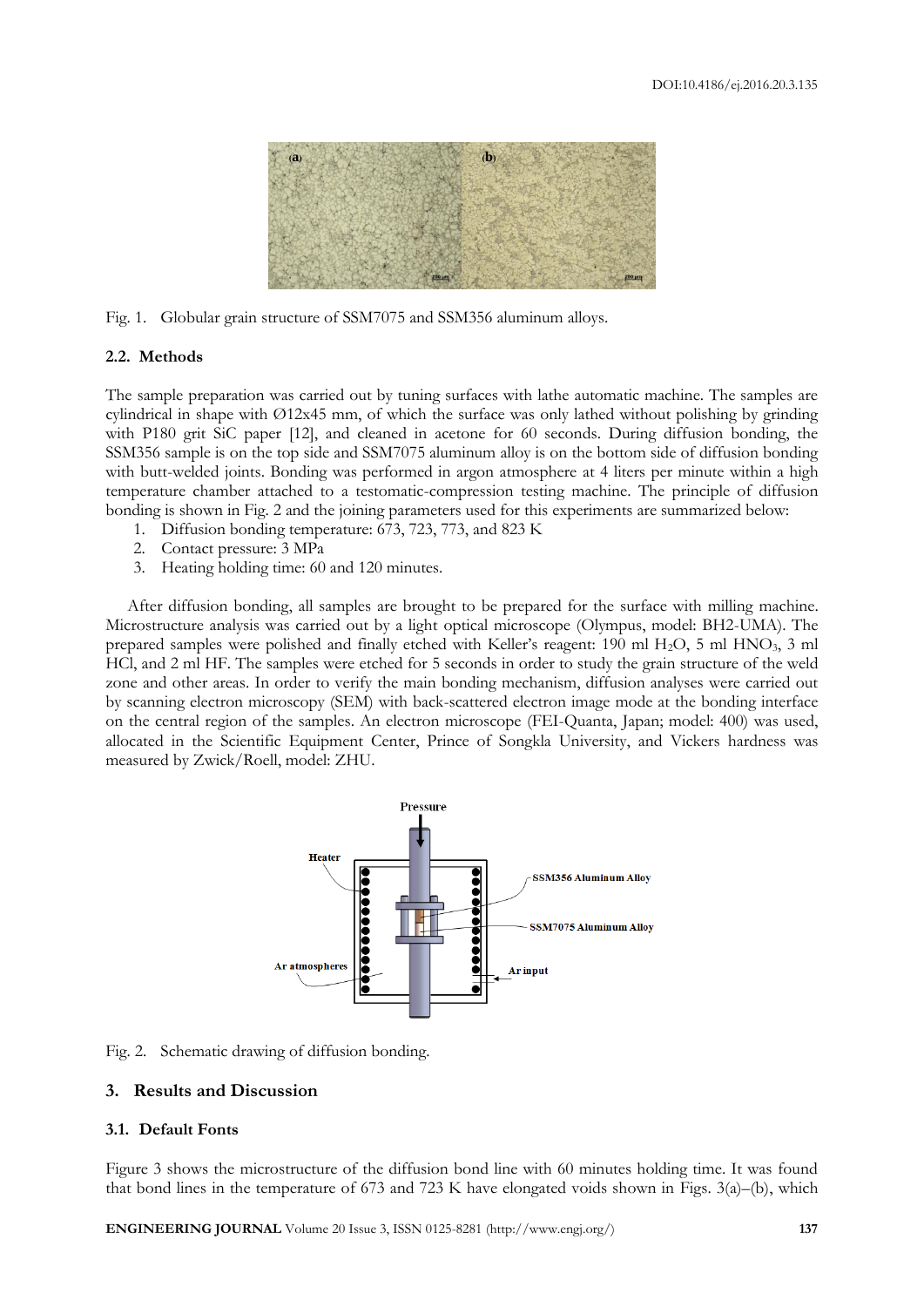they are parallel to the direction of the contact area. The reason of this incident may cause from both lower temperature and shorter holding time which induce elimination of incompleted voids. However, we have noticed that when temperature increases from 673 to 773 K, it led to a decrease of the elongated voids shown in Fig. 3(c) because, at higher temperatures, the atoms get increasingly energy. Thus, higher the holding temperature used, faster the diffusion occurred due to that the diffusion coefficient generally increases with increasing the temperature, based on Fick's second law of diffusion as shown in Eq. (1).

$$
\frac{\partial c}{\partial t} = D \frac{\partial^2 c}{\partial x^2} \tag{1}
$$

where  $\partial c/\partial t$  is the change in the solute concentration with the time at a given position in the substrates, representing isothermal solidification rate, *D* is the diffusion coefficient, and ∂2c/∂x<sup>2</sup> is the change in concentration gradient with distance [13]. However, unlike Figs.  $3(a)$ –(c), the bonded line was nearly completed and found that elongated voids disappear. However, small amount of micro voids are presented shown in Fig. 3(d), which the temperature at 823 K is generally considered as a complete sound bond without a distinct bond line.



Fig. 3. Microstructure cross-sections in holding time 60 minutes of the joint bonded.

If the holding time is increased, adhesion between samples will become better. For example, during the temperature at 673 K and 723 K with 120 minutes holding time, it was found that elongated voids were eliminated; then, they turned into micro voids shown in Figs. 4(a)–(b). Likewise, when temperature increases from 773 to 823 K, this eliminates the voids completely shown in Figs. 4(c)–(d). Micro voids remain very few which is often particularly soiled areas or contaminated areas. Although high temperature for welding makes the pieces adhere together, it causes growth of the grains [14]. Similarly, holding time excessively lead to slowly creep behaviour of grains. As a result, grains grow (α-phase) and small grains will diffuse to the larger grains until they lose their globular shape. For the temperature at 773 K and holding time 120 minutes, the SSM7075 aluminum alloy has grain-growth size around 28-34 µm, and SSM356 aluminum alloy has grain-growth size around 25-29 µm shown in Fig. 4(d).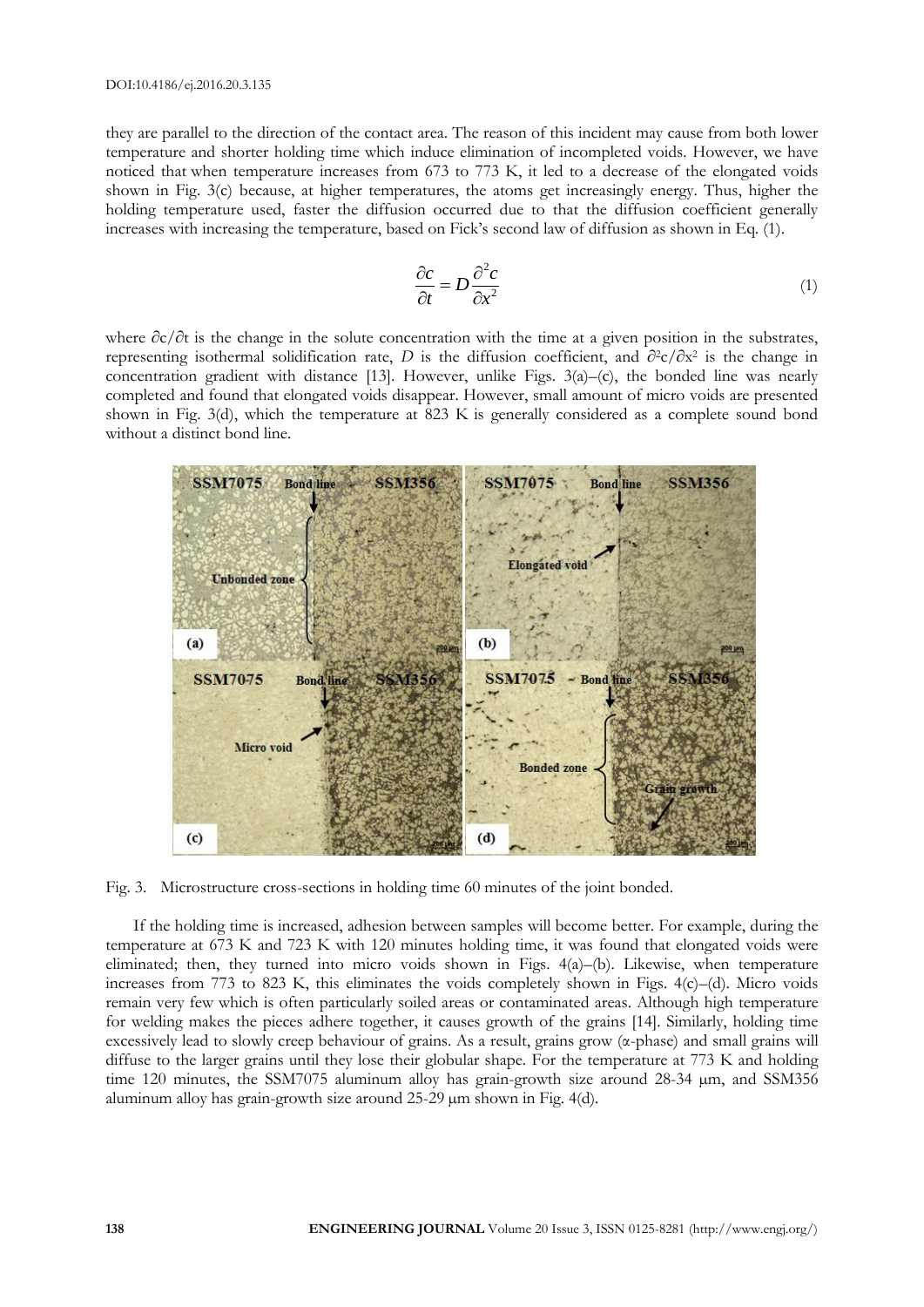

Fig. 4. Microstructure cross-sections in holding time 120 minutes of the joint bonded.

Figure 5 shows a micrographic overview in back-scattered electron image of the cross-section sample from scanning electron microscopy with magnification at 50X with the temperature at 773 K, holding time 120 minutes, and contact pressure of 3 MPa. It can be seen that two materials were seemed to be bonded but they come across the void with very little volume. It is noteworthy that the micro void locating at the centre of the bonded line was obtained from the bonded interface because heat energy is normally transferred from the edge of the materials to the centre of bonded interface where the heat energy eventually reaches to eliminate voids. However, when the samples were inspected at 1000X and 2500X magnification, voids can be found and shown in Fig. 5(a)–(b). But, the size of the voids is very small. In experiments, the particle distribution was studied at various positions in the bonded line zone. The microstructure of the bonded line, taken at 1000X shown in Fig. 5(a) illustrates particle incorporation of MgZn<sup>2</sup> phase in SSM7075 aluminum alloy. On the other hand, SSM356 aluminum alloy represents particle incorporation of Mg<sub>2</sub>Si phase; the temperature during diffusion influences repeated precipitation of MgZn<sub>2</sub> and Mg2Si phase. Thus, only the recrystallization of the parent microstructure can be considered as a microstructural transformation caused by the thermal cycles [15]. Likewise, high temperature causes the movement of the particles from two materials resulting atomic diffusion because it can increase the diffusion rate. Moreover, thermal resulting precipitation of  $MgZn<sub>2</sub>$  and  $Mg<sub>2</sub>Si$  phase after precipitation will make two phases have smaller particles shown in Fig. 5(b). It is good to note that SSM7075 aluminum alloy can easily become more soluble phase and flow into SSM356 aluminum alloy. The particles were born from the diffusion between them. At the same time, the particles of SSM7075 aluminum alloy are diffused to SSM356 aluminum alloy because particles of SSM7075 are smaller and more soluble than particles of SSM356 aluminum alloy. Finally, higher temperature was prone to make buckling and deformed samples after welding.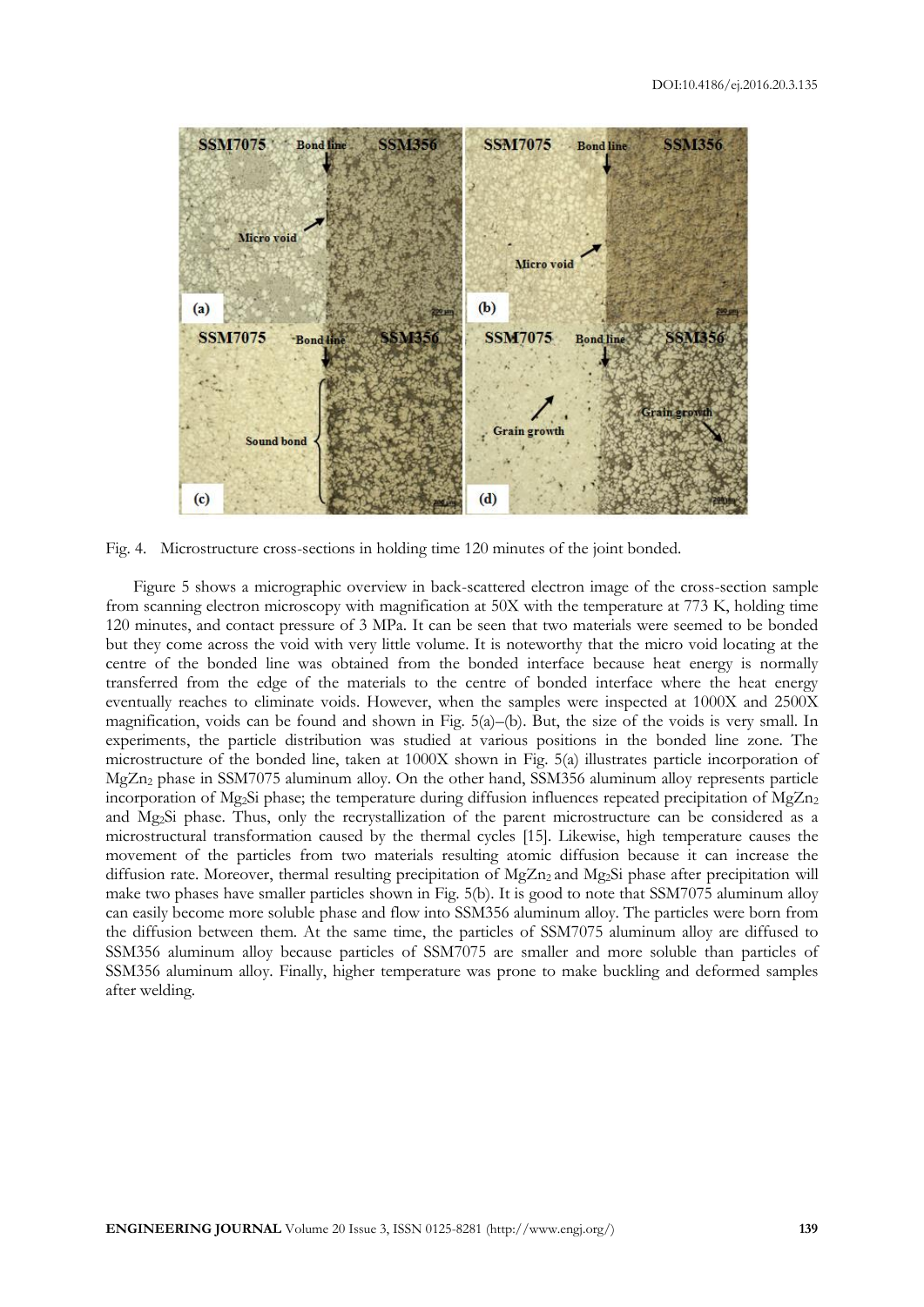

Fig. 5. Back-scattered electron image of the cross-section of the joint bonded.

#### **3.2. Diffusion Bonding of Particles in Bond Line**

The distributions of the Zinc (Zn), Silicon (Si), Magnesium (Mg) and Copper (Cu), and Oxide (O) particles were studied at various positions both in the bonded line zone and near bonded line. We used an imagemapping technique to analyse the distribution of the particles. Figure 6. shows the centre of the sample with temperature at 773 K, 120 minutes holding time, and the contact pressure of 3 MPa. The results showed that there have diffusions of atoms between the two types of materials. Figure 6(a) shows aluminum matrix which is the basis of the two materials and Fig. 6(b) shows Zn particles in SSM7075 diffused to SSM356 aluminum alloy. Because Zn particles in SSM7075 aluminum alloy have higher concentrations; thus, it will diffuse to SSM356 aluminum alloy. Similarly, Cu particles in SSM7075 diffuse to SSM356 aluminum alloy shown in Fig. 6(e). On the contrary, Si particles in SSM356 diffuse to SSM7075 aluminum alloy shown in Fig. 6(c) because of the higher concentration of Si in SSM356 aluminum alloy. However, Mg particles in SSM7075 aluminum alloy diffuse less than other alloying elements shown in Fig. 6(d) because both SSM356 aluminum alloy and SSM7075 aluminum alloy already have Mg for 0.32 percent and 2.5 percent respectively. The eutectic phase distributing throughout the aluminum matrix was more when the temperature or time is increased [13]. Although these atoms are moving during high heat and proper length of time, diffusion rate of atoms also depends on the concentration of each element between two materials [14]. However, during diffusion bonding, it was found that oxygen occurred when it was not under vacuum condition shown in Fig. 6(f). This is the reason why oxide was distributed throughout in bonded line and near bonded line. The oxide that occurred during the welding process results a slower rate of diffusion [16]. Although oxide hinders diffusion bonding process of aluminum alloy, welding under an argon atmosphere can reduce the amount of oxide. The chemical compositions of the bonded line were examined by EDX technique. The experimental results showed bonded line that has aluminum matrix for 83.15 percent, which the value of secondary Si particles was 5.0 percent and some Si particles just diffuse together between SSM7075 and SSM356 aluminum alloy. The value of Mg particles diffusing between the two materials was less, around 3.1 percent, because two materials have Mg in the main ingredient.

Furthermore, Zn particles in SSM7075 aluminum alloy were found that they diffuse to SSM356 aluminum alloy and the value was 4.0 percent. However, the rate of diffusion depends on temperature and holding time. When high temperature and longer holding time were used, the rate of diffusion was faster. In contrast, when low temperature and short holding time were used, the rate of diffusion was slower. It is noteworthy that the value of oxide was 4.3 percent and these oxides layer occurred from the infiltration in the bonded line during welding [16].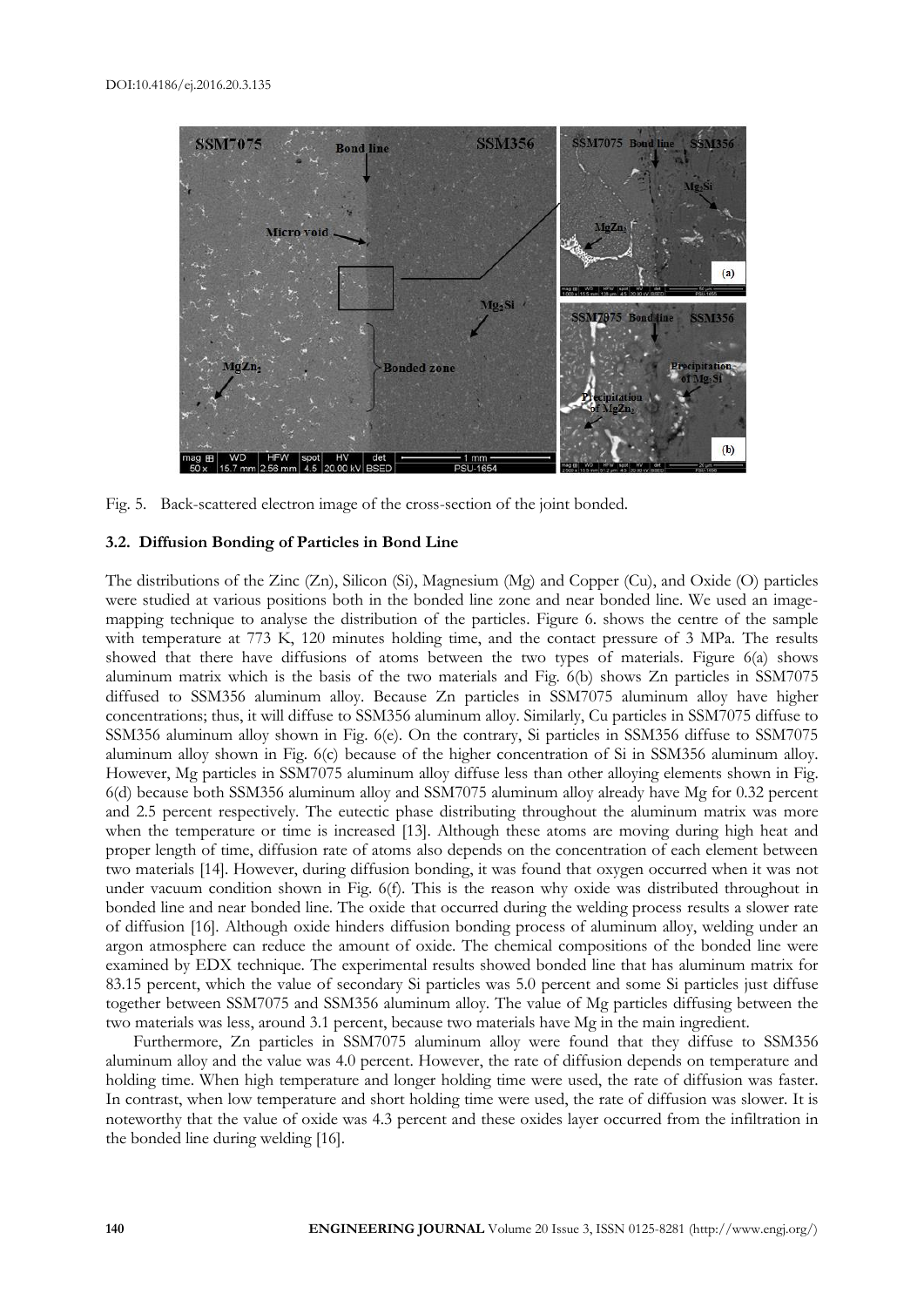



### **3.3. Tensile Strength of Joint**

The tensile strength of the dissimilar joint of SSM7075 with SSM356 aluminum alloy is shown in Fig. 7. It was found that at temperature of 773 K, holding time for 120 minutes, and the contact pressure of 3 MPa provides maximum average tensile strength value which was 94.94 MPa. Therefore, joint efficiency of welded samples is around 56.48 percent when base material aluminum SSM356 is 168.09 MPa, and joint efficiency of welded samples is around 45.86 percent when base material aluminum SSM7075 is 207.08 MPa. However, all samples are firmly attached at the bonded line in all conditions. The excessive longer time can reduce the tensile strength because of buckling distortion around the welded zone, but the very high temperature may also cause deformation of the sample after diffusion welding [16]. The equation used to calculate the joint efficiency is given as:

Joint efficiency = 
$$
\frac{UTS \text{ of bonded samples} \times 100}{UTS \text{ of base samples}}
$$
 (2)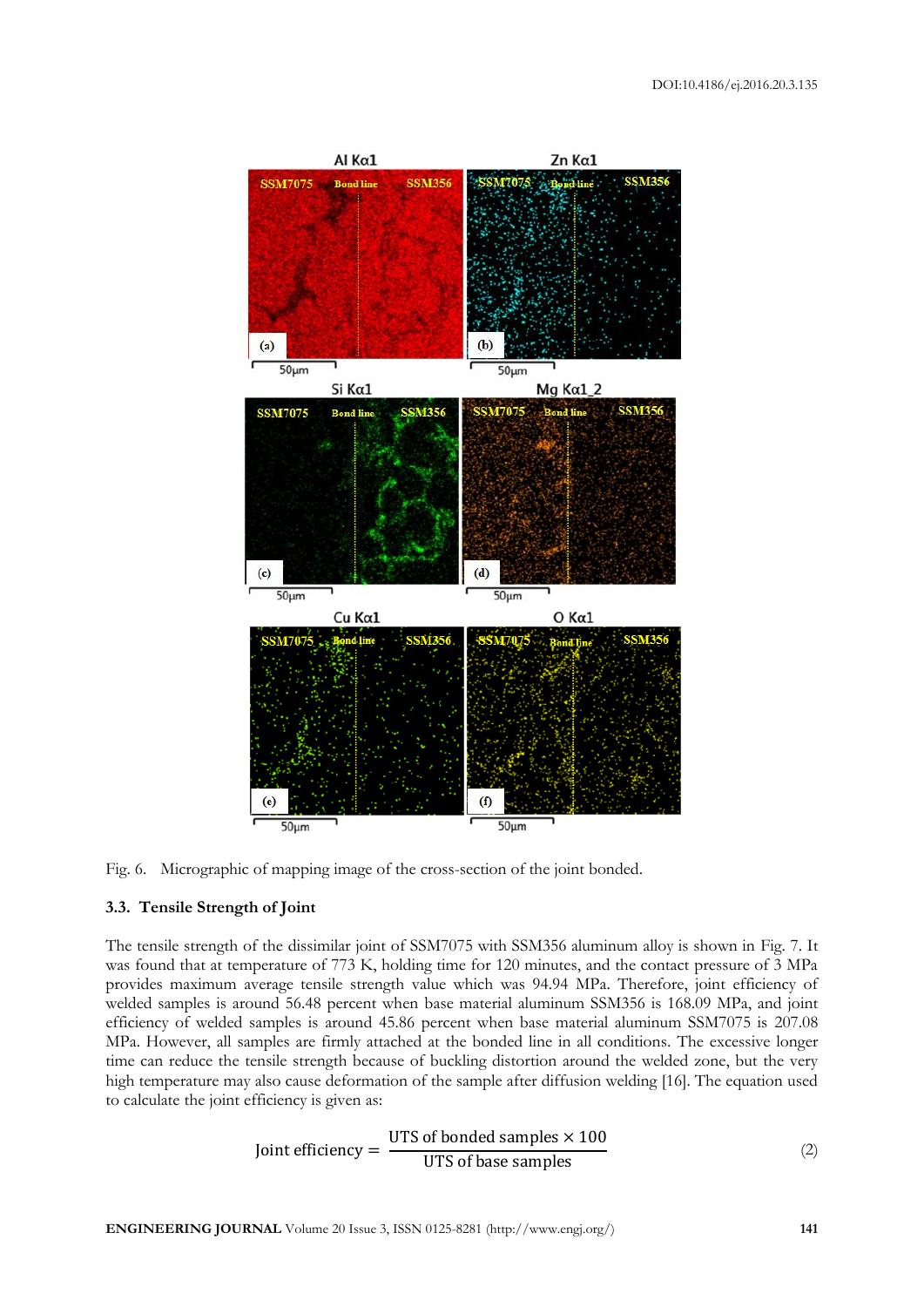In contrast, the lower temperature and shorter time can reduce tensile strength due to elimination of the incompleted voids which represents the percentage of contact area. These voids and oxide layers are going to reduce tensile strength [17–18]. For example, at temperature of 673 K and holding time for 60 minutes, an average tensile strength value was 27.56 MPa. When increasing temperature from 723 to 823 K, tensile strength also increases to 51.26, 71.13, and 69.44 MPa respectively. It is noteworthy that, when time increases, tensile strength increases as well because the diffusion of atoms of the two materials has increased. Therefore, the right variables are important for the diffusion bonding.



Fig. 7. Tensile strength of joint.

#### **3.4. Vickers Hardness**

Figure 8 shows microhardness profiles of hardness values from the welded middle section (0.2 mm away from the bonded line). In all condition, the hardness values in all regions were higher than the hardness values of base materials (As cast) - base SSM356 aluminum alloy was 67.23 HV and SSM7075 aluminum alloy was 104.70 HV - because heat during diffusion bonding led the eutectic phase of materials be precipitated [13]. This is similar to solution heat treatment process. Thus, only the recrystallization of the parent microstructures can be considered as a microstructural transformation caused by the thermal [19–20]. When the temperature is increased from 673 to 823 K, hardness is also increased. Likewise, increasing holding time from 60 to 120 minutes, hardness is also increased. However, if time and temperature are too high, swelling and buckling after welding can be observed because eutectic phase will be changed to liquid. Figure 8(a) shows a condition with 60 minutes holding time. It was found that the side of the SSM7075 aluminum alloy with temperature at 823 K provides the maximum hardness value for 112.56 HV. In addition, for the side of the SSM356 aluminum alloy, it was found that the hardness values of all temperature are similar around 67.04 HV. However, when holding time is increased to 120 minutes shown in Fig. 8(b), the hardness value becomes higher, which temperature at 823 K creates the maximum hardness value for 121.20 HV. Moreover, the hardness value on the side of the SSM356 aluminum alloy was 73.53 HV and the hardness value in bonded line was 105.80 HV. Finally, diffusion bonding processes promoted hardness of the aluminum alloy after welded.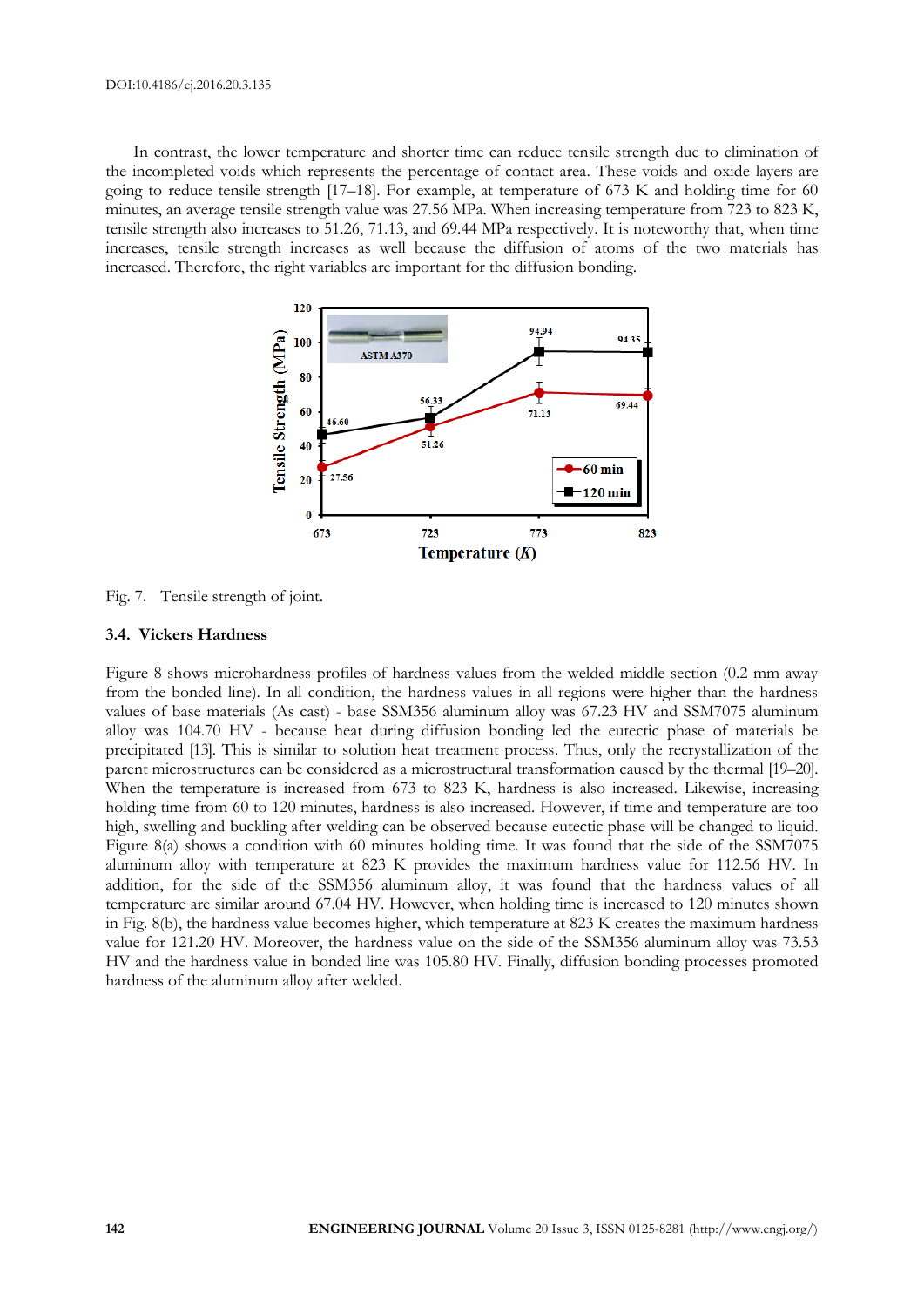

Fig. 8. Hardness profiles across the bonded line, (a) 60 minutes and (b) 120 minutes.

#### **4. Conclusions**

From this work, the diffusion bonding process for dissimilar SSM7075 with SSM356 aluminum alloy can be concluded that the diffusion bonding of the SSM7075 to SSM356 aluminum alloy are as follows:

- 1. The maximum average tensile strength value was 94.94 MPa for the parameters with the temperature of 773 K, holding time for 120 minutes, and the contact pressure of 3 MPa.
- 2. The microstructure after diffusion welding is globular structure which is the same as the original texture of the material. In addition, the formation of eutectic phases in bonded line consists of Al2CuMg, Mg2Si, and Al2Mg2Zn<sup>3</sup> phases along the bond interface.
- 3. Vickers hardness value of the bonded line is 105.80 HV, the side of the SSM7075 was 121.20 HV, and the side of the SSM356 aluminum alloy was 73.53 HV, which higher than of base metal as a result of the heating.

#### **Acknowledgements**

This work was supported by the Songkhla Rajabhat University. Researchers thank the Department of Engineering, Faculty of Industrial Technology, Songkhla Rajabhat University and Department of Industrial Engineering, Faculty of Engineering, Rajamangala University of Technology Srivijaya University in Thailand, and especially Mr. Watchara Aunseam and Mr. Sirawit Juthong for their kind supports, is also appreciated.

#### **References**

- [1] G. [Govender,](http://www.sciencedirect.com/science/article/pii/B9780080965321005161) H. [Moller,](http://www.sciencedirect.com/science/article/pii/B9780080965321005161) and O. F. R. A. [Damm](http://www.sciencedirect.com/science/article/pii/B9780080965321005161), "Semisolid Processes," *[Comprehensive Materials](http://www.sciencedirect.com/science/referenceworks/9780080965338)  [Processing](http://www.sciencedirect.com/science/referenceworks/9780080965338)*, vol. 5, pp. 109–134, 2014.
- [2] R. [Burapa,](http://www.sciencedirect.com/science/article/pii/S100363261060595X) S. [Janudom,](http://www.sciencedirect.com/science/article/pii/S100363261060595X) T. [Chucheep,](http://www.sciencedirect.com/science/article/pii/S100363261060595X) R. [Cany](http://www.sciencedirect.com/science/article/pii/S100363261060595X)ook, and J. [Wannasin,](http://www.sciencedirect.com/science/article/pii/S100363261060595X) "Effects of primary phase morphology on mechanical properties of Al-Si-Mg-Fe alloy in semi-solid slurry casting process," *[Transactions of Nonferrous Metals Society of China](http://www.sciencedirect.com/science/journal/10036326)*, vol. 20, pp. s857–s861, 2010.
- [3] J. [Wannasin,](http://www.sciencedirect.com/science/article/pii/S100363261060595X) S. [Janudom,](http://www.sciencedirect.com/science/article/pii/S100363261060595X) T. Rattanochaikul, and M. C. Flemings, "Development of the gas induced semi-solid metal process for aluminum die casting applications," *Solid State Phenom*, vol. 141, pp. 97- 102, 2008.
- [4] T. [Chucheep,](http://www.sciencedirect.com/science/article/pii/S100363261060595X) R. [Burapa,](http://www.sciencedirect.com/science/article/pii/S100363261060595X) S. [Janudom,](http://www.sciencedirect.com/science/article/pii/S100363261060595X) S. Wisutmethangoon, and J. [Wannasin](http://www.sciencedirect.com/science/article/pii/S100363261060595X), "Semi-solid gravity sand casting using gas induced semi-solid process," *[Transactions of Nonferrous Metals Society of China](http://www.sciencedirect.com/science/journal/10036326)*, vol. 20, pp. s981–s987, 2010.
- [5] R. S. Mishra and Z. Y. Ma, "Friction stir welding and processing," *Materials Science and Engineering R*, vol. 50, no. 1, pp. 1–78, 2005.
- [6] T. S. Srivatsan, V. Satish, and P. Lisa, "The tensile deformation and fracture behavior of friction stir welded aluminum alloy 2024," *Materials Science and Engineering A*, vol. 466, no. 1, pp. 235-245, 2007.
- [7] M. N. Ahmad fauzi, M. B. Uday, H. Zuhailawati, and A. B. Ismail, "Microstructure and mechanical properties of alumina-6061 aluminum alloy joined by friction welding," *Materials and Design*, vol. 31, no. 2, pp. 670–676, 2010.

**ENGINEERING JOURNAL** Volume 20 Issue 3, ISSN 0125-8281 (http://www.engj.org/) **143**